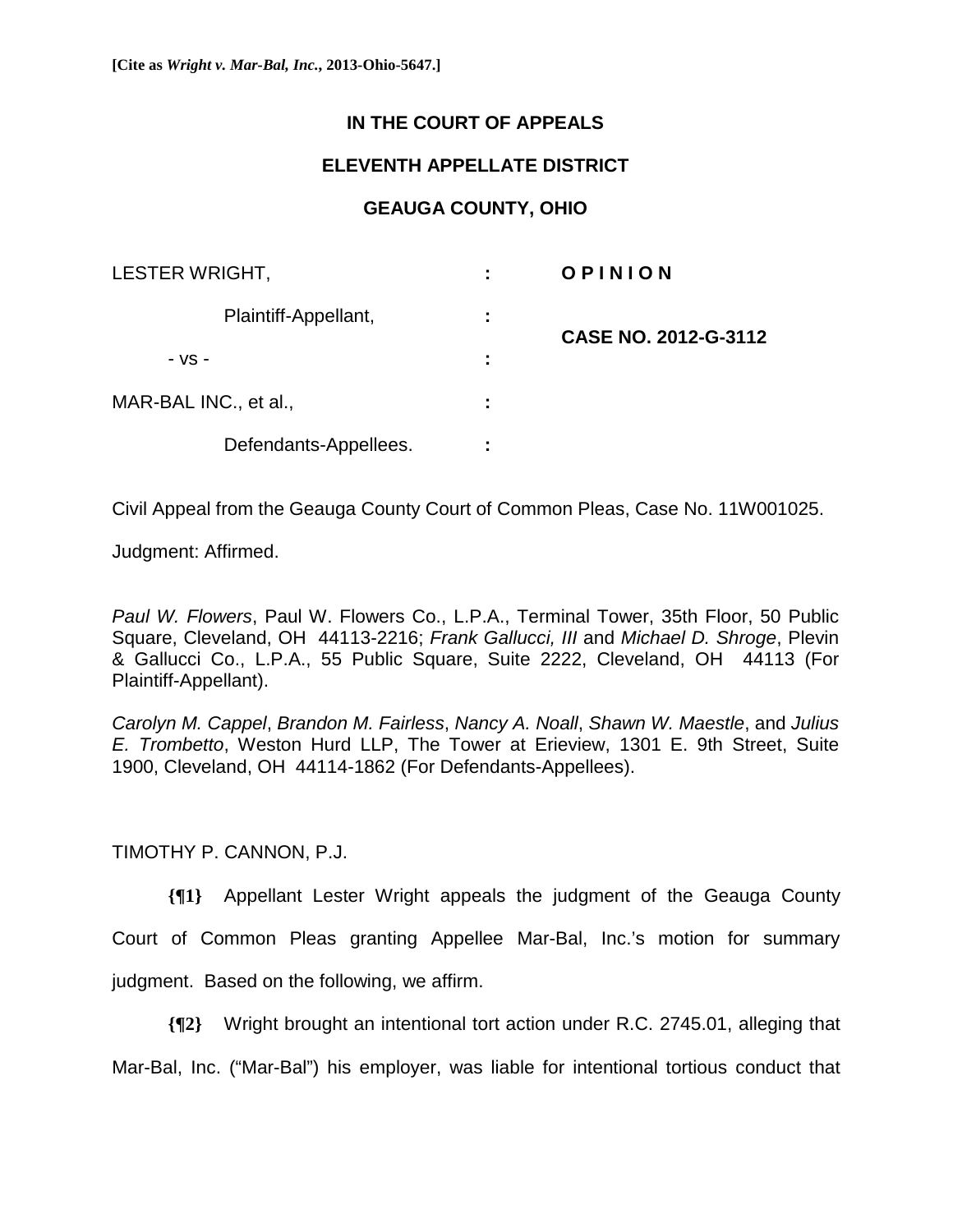resulted in his permanent injury and disability on July 15, 2009, when he lost his right hand in a mechanical press.

**{¶3}** Wright was hired as a maintenance technician by Mar-Bal in December 2006. Mar-Bal compounds and molds Thermoset composite products using injection molding machines. As a maintenance technician, Wright's duties included inspecting and maintaining the mechanical presses that were used to create plastic parts.

**{¶4}** Upon his hiring, Wright received both an employee handbook and an "Outline for New Hire Safety Orientation Program." This training material explained Mar-Bal follows OSHA's requirement that, before performing maintenance on any machine, the employee must first lockout the machine's power source to prevent the machine from being inadvertently powered. The manual also explained that any employee who "intentionally fails to follow lockout/tagout procedures will face disciplinary action."

**{¶5}** Wright signed the "Employee Sign-Off Sheet Energy Control (Lockout/Tagout) Procedure/Awareness" form acknowledging that he received a copy of Mar-Bal's lockout/tagout procedure; he understands the procedure; and he will "support and follow [it in his] daily work at Mar-Bal, Inc." The purpose of the lockout/tagout procedure was outlined in the material received by Wright:

> This procedure establishes the minimum requirements set forth for the lockout or tag out energy isolating devices. It shall be used to ensure that the machine or equipment are isolated from all potentially hazardous energy, and locked out or tagged out before employees perform any servicing or maintenance activities where the unexpected energizing, start-up or release of stored energy could cause injury.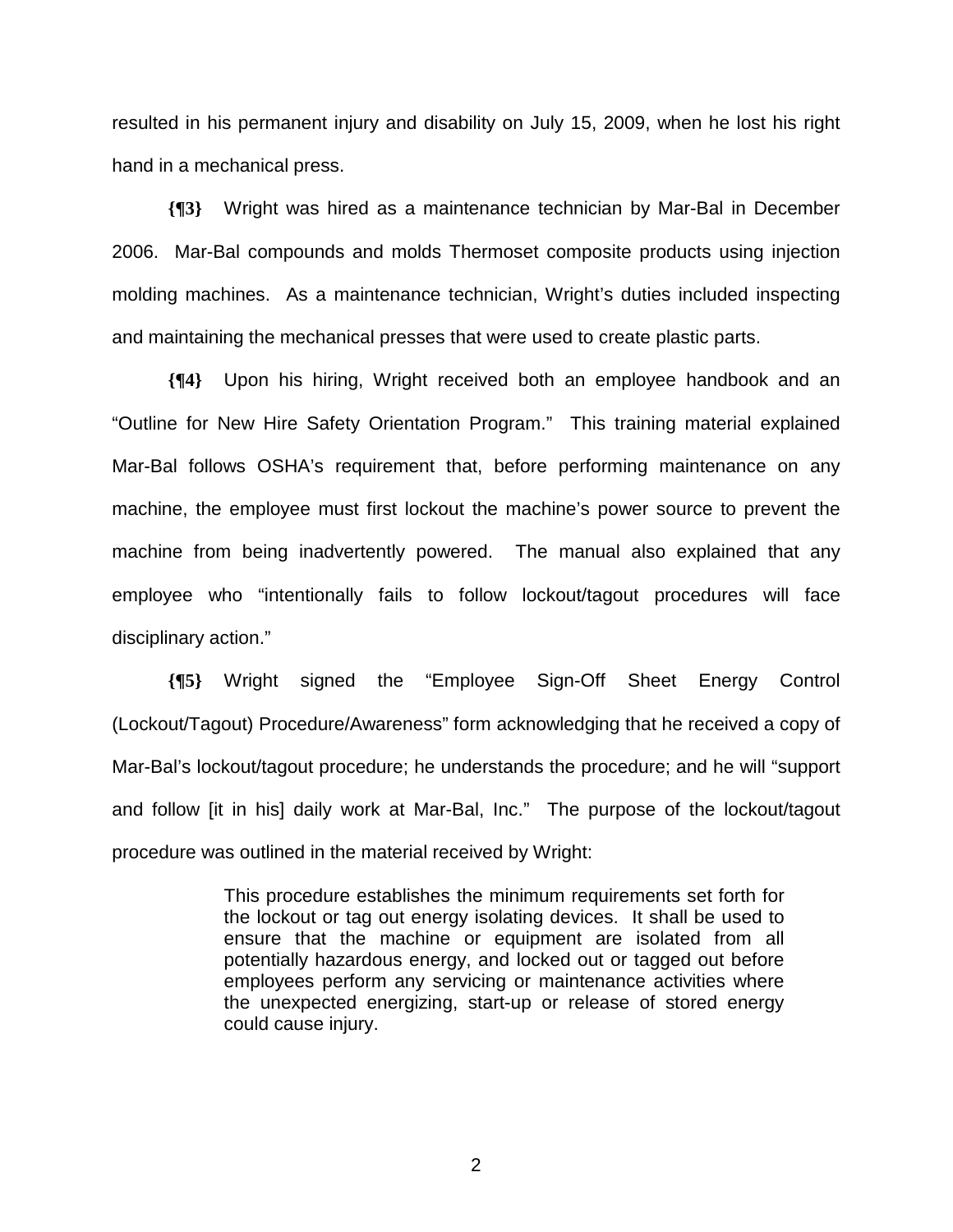**{¶6}** The accident at issue occurred on injection molding machine number 4. This machine could be placed in three modes—manual mode, which is not used for production; semi-automatic mode, used to run production; and automatic mode. The record indicates that when placed in manual mode, if the door guard is open, the clamp cannot be closed. When in manual mode, the cylinder can be operated with the door guard open.

**{¶7}** When running production in the semi-automatic mode, the door guard automatically closes and the machine cycle starts. After the machine cycle is complete, the door guard automatically opens. After the door opens, the operator reaches in and removes the completed part from the machine.

**{¶8}** During production in automatic mode, the machine runs continuously, and the door guard does not open between each cycle. When placed in automatic mode, the finished plastic part falls onto a conveyer and the operator removes the finished part from the conveyer. The operator does not reach into or near the moving parts of the machine. If the machine is either in semi-automatic or automatic mode, it will not operate with the door guard open.

**{¶9}** The affidavit of Bob Fowler, maintenance supervisor at Mar-Bal, outlined the proper procedure for cleaning out the plastic injection molding machine. Mr. Fowler averred the following:

> To perform the clean out, the maintenance person informs the machine operator he is going to perform a clean out. The operator is not trained to perform a clean out. The operator is not trained to perform and does not perform any functions on the machine during the injection housing clean out process. The maintenance person takes the machine out of the production mode and places it in manual mode using the machine control panel. The maintenance person then reverses the cylinder to its rearmost position. After

 $\sim$  3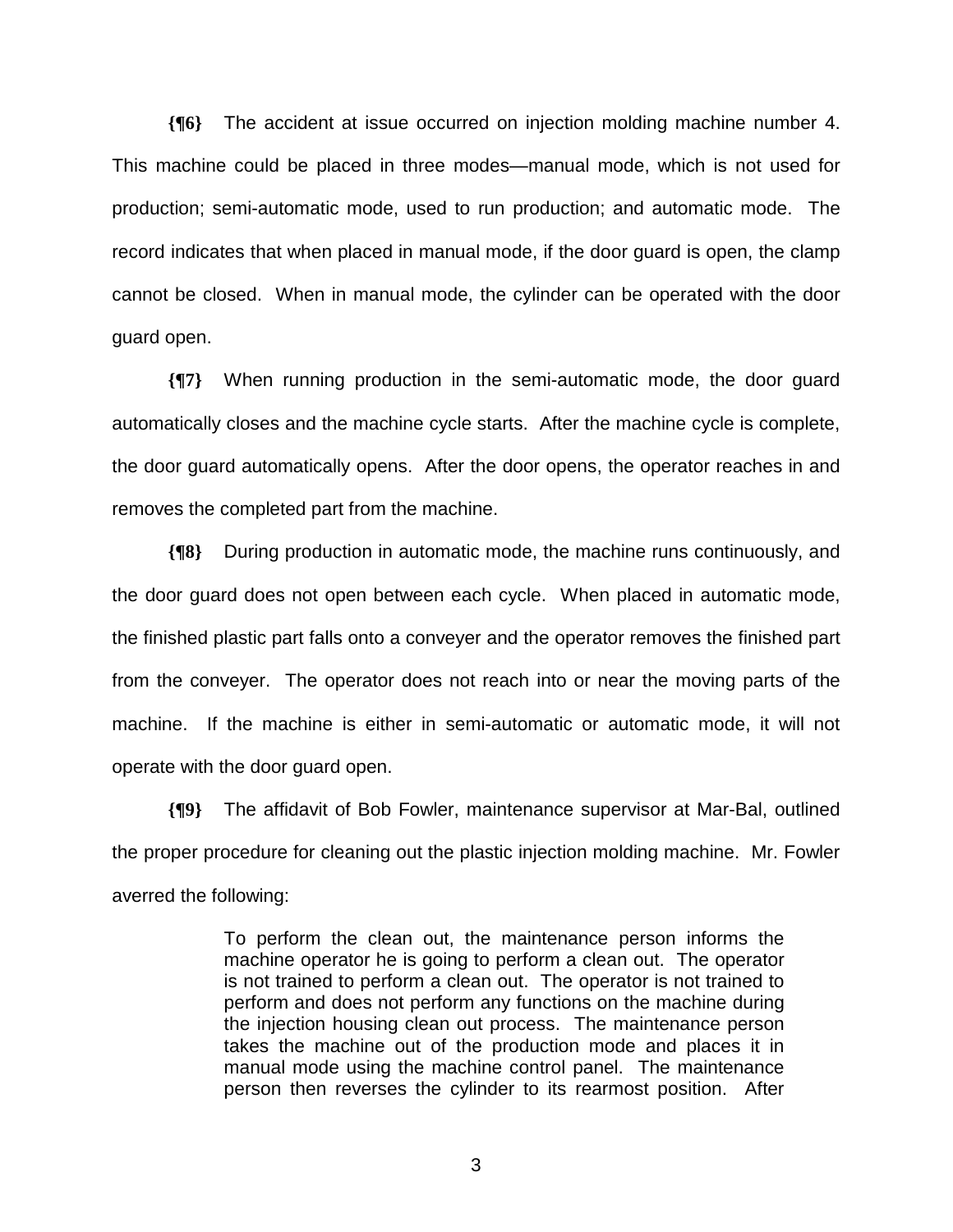moving the cylinder to the rear, the maintenance person locks out and tags out the machine at the electrical panel. The maintenance person places their personal lock and tag, issued to them by the company on the electrical panel. After the machine is locked out and tagged out, the maintenance person removes the molds from the injector housing clean out cover. The maintenance person then manually removes any material from inside the injection housing clean out. After conducting the clean out, the maintenance person replaces the cover and unlocks the machine and re-energizes it. The entire clean out process takes approximately one to five minutes.

**{¶10}** On the date of the accident, Wright was working third shift, which is the shift that cleans the injection housing. Wright first performed a visual safety check. After performing his visual safety check, Wright cleaned out the injection housing. Instead of following the lockout/tagout procedure as described above, Wright claims that he signaled the operator to put the machine in semi-automatic, automatic mode. Wright then climbed onto the machine and observed the door guard open. Wright pulled the material out of the cylinder housing of the machine; the machine began to cycle; and his hand was caught in the machine.

**{¶11}** In his complaint, Wright alleged that his injuries were due to the deliberate and intentional conduct of Mar-Bal in requiring him to clean the housings of the injection molding machine when "safety protocols and procedures were not created, enforced, effectuated or followed, within the meaning of R.C. 2745.01(B) and Ohio Common Law." Wright further alleged that Mar-Bal "deliberately and intentionally required [Wright] to be placed in an inherently dangerous environment without the necessary safety equipment guarding, protection, instruction or training."

**{¶12}** After conducting discovery, Mar-Bal filed a motion for summary judgment. Wright filed a memorandum in opposition of summary judgment. The trial court granted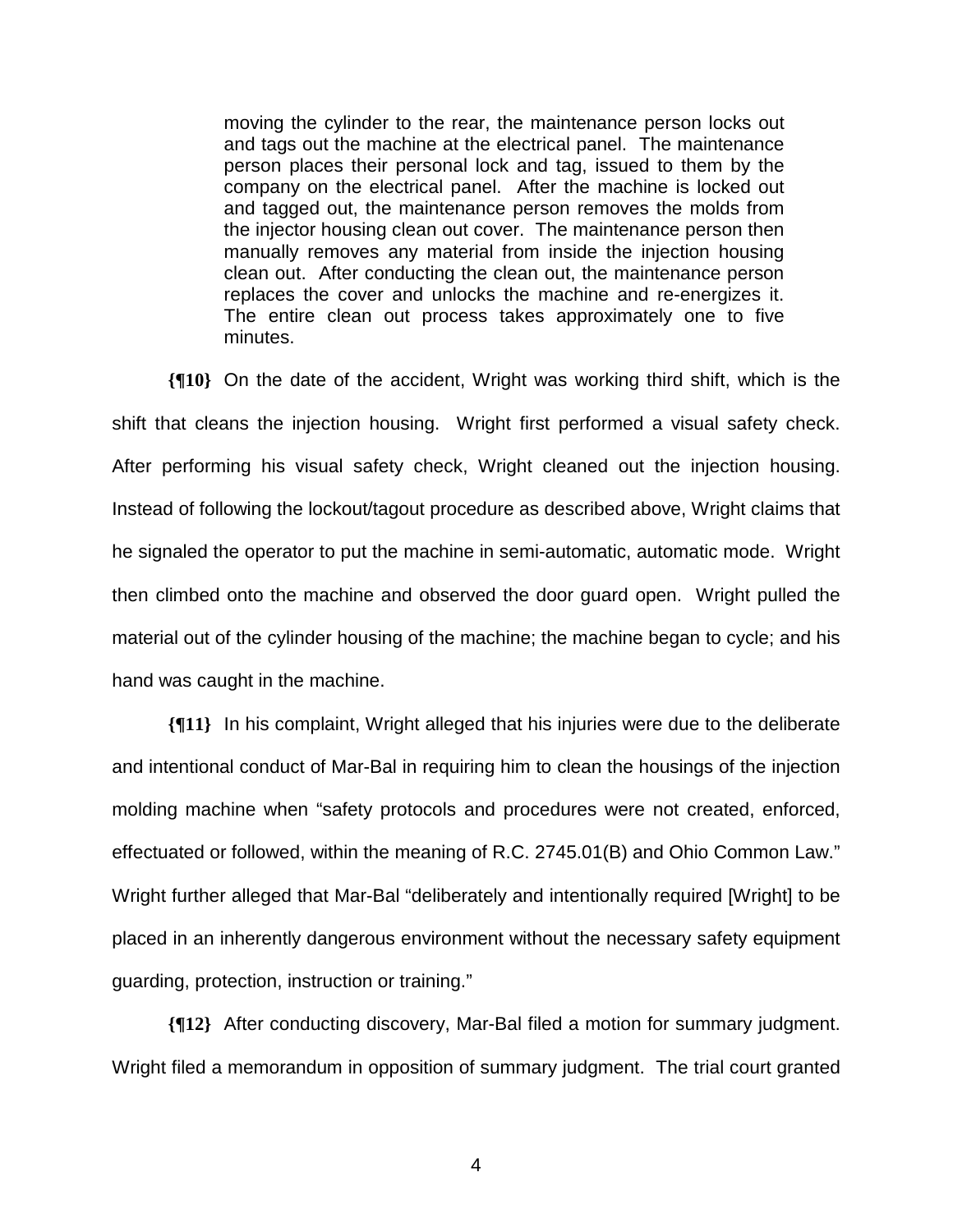Mar-Bal's motion for summary judgment, finding no evidence that Mar-Bal "gave direct orders that resulted in injury to Mr. Wright. There is no evidence before the Court that Mar-Bal directed the machine operator to disengage the machine's safety doors while Mr. Wright was performing maintenance."

**{¶13}** It is from this judgment that Wright filed a notice of appeal and asserts the following assignment of error:

**{¶14}** "The trial judge erred, as a matter of law, by granting summary judgment upon plaintiff's workplace intentional tort claim."

**{¶15}** In order for a motion for summary judgment to be granted, the moving party must prove the following:

> (1) [N]o genuine issue as to any material fact remains to be litigated, (2) the moving party is entitled to judgment as a matter of law, and (3) it appears from the evidence that reasonable minds can come to but one conclusion, and viewing such evidence most strongly in favor of the nonmoving party, that conclusion is adverse to the party against whom the motion for summary judgment is made.

(Citation omitted.) *Mootispaw v. Eckstein*, 76 Ohio St.3d 383, 385 (1996).

**{¶16}** Summary judgment will be granted if "the pleadings, depositions, answers to interrogatories, written admissions, affidavits, transcripts of evidence, and written stipulations of facts, if any, \* \* \* show that there is no genuine issue as to any material fact \* \* \*." Civ.R. 56(C). Material facts are those that might affect the outcome of the suit under the governing law of the case. *Turner v. Turner*, 67 Ohio St.3d 337, 340 (1993), quoting *Anderson v. Liberty Lobby, Inc*., 477 U.S. 242, 248 (1986).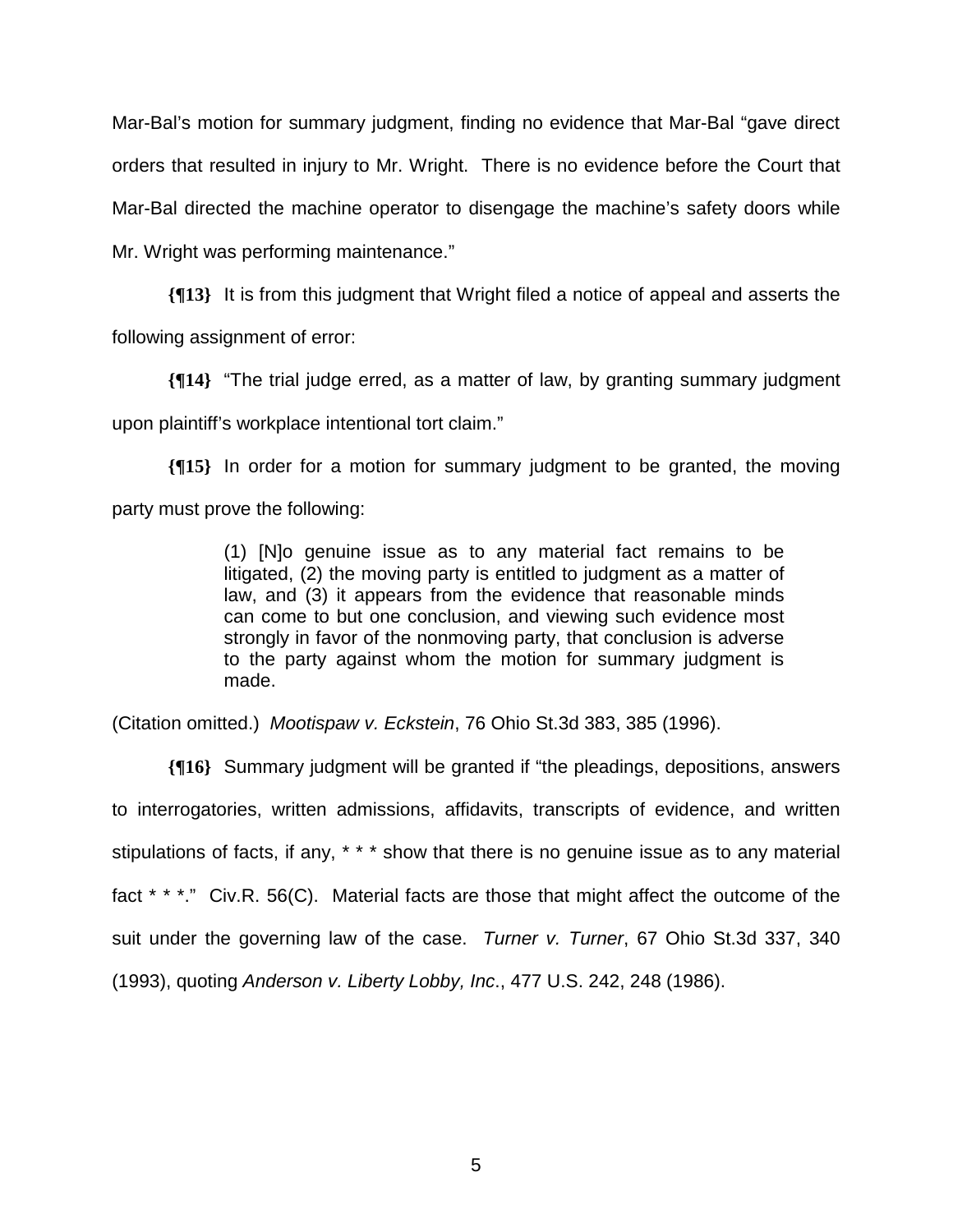**{¶17}** If the moving party meets this burden, the nonmoving party must then provide evidence illustrating a genuine issue of material fact, pursuant to Civ.R. 56(E). *Dresher v. Burt*, 75 Ohio St.3d 280, 293 (1996). Civ.R. 56(E) provides:

> When a motion for summary judgment is made and supported as provided in this rule, an adverse party may not rest upon the mere allegations or denials of the party's pleadings, but the party's response, by affidavit or as otherwise provided in this rule, must set forth specific facts showing that there is a genuine issue for trial. If the party does not so respond, summary judgment, if appropriate, shall be entered against the party.

**{¶18}** Summary judgment is appropriate pursuant to Civ.R. 56(E) if the nonmoving party is confronted by evidentiary material that establishes no genuine issue of material fact, the material establishes non-liability of the moving party, and the nonmoving party does not meet this reciprocal burden.

**{¶19}** Appellate courts review a trial court's grant of summary judgment de novo. *Brown v. Scioto Cty. Bd. of Commrs*., 87 Ohio App.3d 704, 711 (4th Dist.1993). "*De novo* review means that this court uses the same standard that the trial court should have used, and we examine the evidence to determine whether as a matter of law no genuine issues exist for trial." *Brewer v. Cleveland Bd. of Edn.*, 122 Ohio App.3d 378, 383 (8th Dist.1997), citing *Dupler v. Mansfield Journal*, 64 Ohio St.2d 116, 119-120 (1980).

## **Wright's Intentional Tort Claim**

**{¶20}** If an employee is injured in the course of employment, his redress typically is limited through the Ohio Workers' Compensation Act, R.C. 4123.01, et. seq. This is a comprehensive system designed to compensate workers for injuries that occur during the course of and arising from employment without the need to establish fault. It also

 $\sim$  600  $\sim$  600  $\sim$  600  $\sim$  600  $\sim$  600  $\sim$  600  $\sim$  600  $\sim$  600  $\sim$  600  $\sim$  600  $\sim$  600  $\sim$  600  $\sim$  600  $\sim$  600  $\sim$  600  $\sim$  600  $\sim$  600  $\sim$  600  $\sim$  600  $\sim$  600  $\sim$  600  $\sim$  600  $\sim$  600  $\sim$  600  $\sim$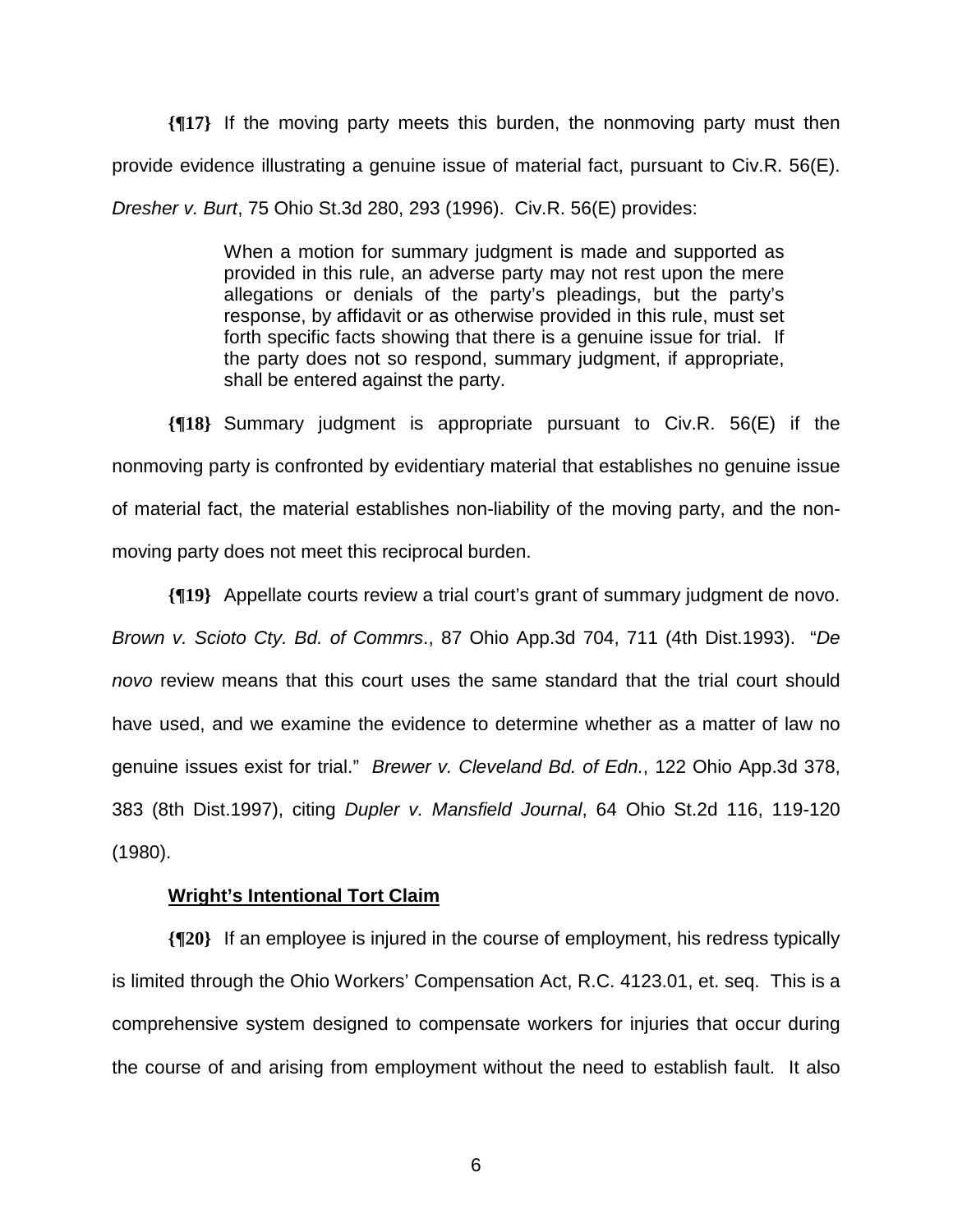includes provisions for enhanced recovery in the event of a violation of certain safety requirements. In general, in exchange for this coverage, the employer is immune from suit. The Workers' Compensation Act, however, contains certain limited exceptions to the grant of immunity, one of which exists for injuries resulting from an employer's intentional tort upon an employee. An employee may pursue an action against his or her employer pursuant to R.C. 2745.01 when an employer acts with specific intent to cause an injury. R.C. 2745.01 provides, in pertinent part:

> (A) In an action brought against an employer by an employee \* \* \* for damages resulting from an intentional tort committed by the employer during the course of employment, the employer shall not be liable unless the plaintiff proves that the employer committed the tortious act with the intent to injure another or with the belief that the injury was substantially certain to occur.

> (B) As used in this section, 'substantially certain' means that an employer acts with deliberate intent to cause an employee to suffer an injury, a disease, a condition, or death.

> (C) Deliberate removal by an employer of an equipment safety guard or deliberate misrepresentation of a toxic or hazardous substance creates a rebuttable presumption that the removal or misrepresentation was committed with intent to injure another if an injury or an occupational disease or condition occurs as a direct result.

**{¶21}** In *Kaminski v. Metal & Wire Prods. Co.*, 125 Ohio St.3d 250, 263, 2010-

Ohio-1027, the Ohio Supreme Court explained, "the General Assembly's intent in enacting R.C. 2745.01, as expressed particularly in 2745.01(B), is to permit recovery for employer intentional torts only when an employer acts with specific intent to cause an injury, subject to subsections (C) and (D)." *See also* 6 Larson, *Law of Workers' Compensation*, Section 103.03, at 103-7 to 103-8 (2001) (explaining that an employer "knowingly permitting a hazardous work condition to exist [and] knowingly ordering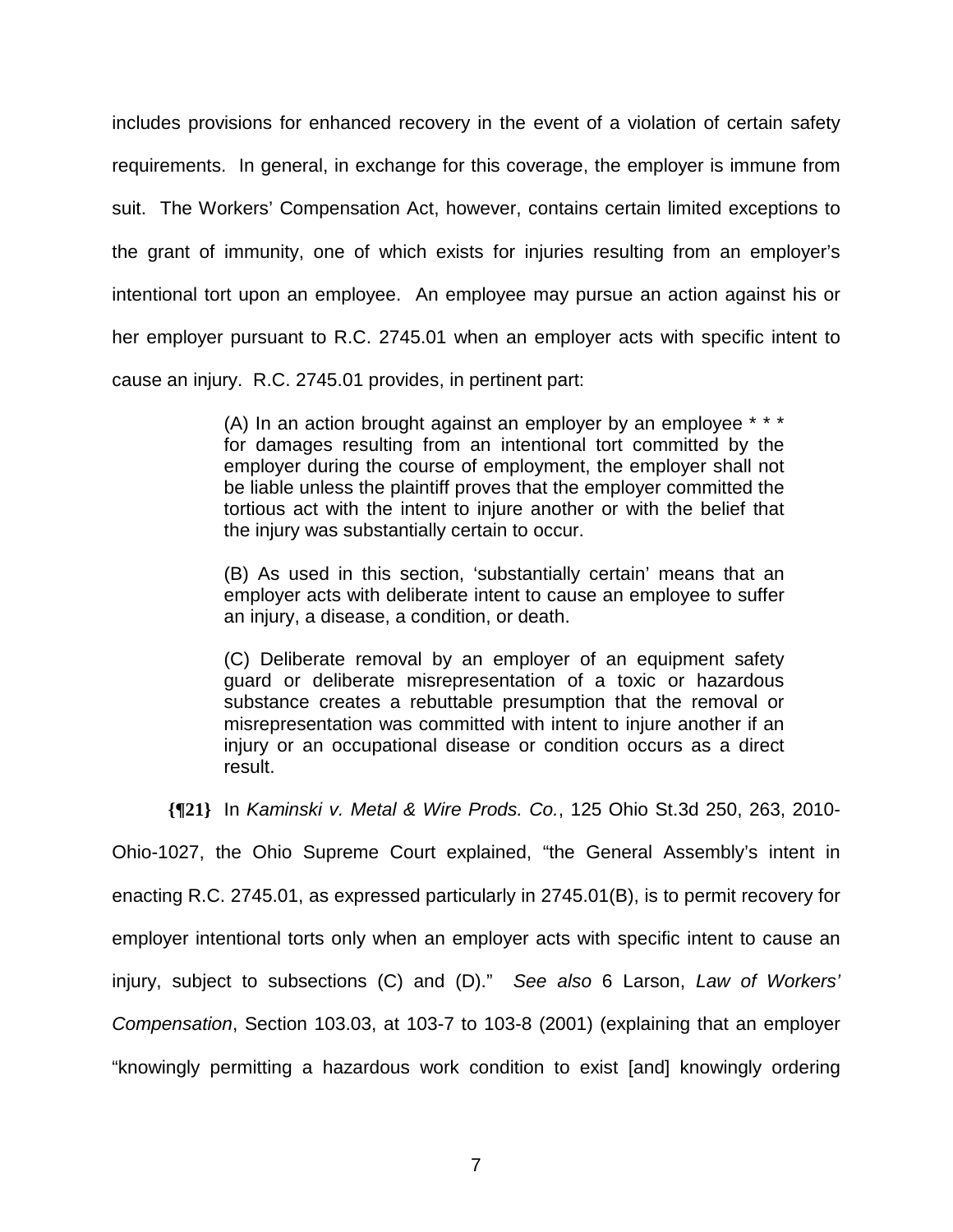employees to perform an extremely dangerous job \* \* \* falls short of the kind of actual

intention to injure that robs the injury of accidental character" (footnotes omitted)).

**{¶22}** In *Kaminski*, the Court expressed the following:

R.C. 2745.01 by no means places Ohio outside the national mainstream relative to employer intentional torts and the exclusivity of the workers' compensation remedy. Rather, R.C. 2745.01 appears to harmonize the law of this state with the law that governs a clear majority of jurisdictions.

'The common-law liability of the employer cannot, under the almost unanimous rule, be stretched to include accidental injuries caused by the gross, wanton, wilful, deliberate, intentional, reckless, culpable, or malicious negligence, breach of statute, or other misconduct of the employer short of a conscious and deliberate intent directed to the purpose of inflicting an injury. (Footnote omitted.) 6 Larson's Workers' Compensation Law (2008), Section 103.03.'

*Kaminski*, *supra*, at 273-274.

**{¶23}** "[A]bsent a deliberate intent to injure another, an employer is not liable for a claim alleging an employer intentional tort, and the injured employee's exclusive remedy is within the workers' compensation system." *Houdek v. ThyssenKrupp Materials, N.A., Inc.*, 134 Ohio St.3d 491, 2012-Ohio-5685, ¶25. "R.C. 2745.01 limits claims against employers for intentional torts to circumstances demonstrating a *deliberate intent* to cause injury to an employee." *Id*. at ¶29 (emphasis added). Therefore, in order for Wright to recover under his intentional tort claim, he must demonstrate that Mar-Bal intended to cause him injury.

**{¶24}** Preliminarily, we note that in his brief, Wright analyzes his intentional tort claim pursuant to the common-law standards set forth in *Fyffe v. Jeno's, Inc.*, 59 Ohio St.3d 115 (1991); however, "[b]ecause R.C. 2745.01 is constitutional, the standards contained in the statute govern employer intentional-tort actions, and the statutory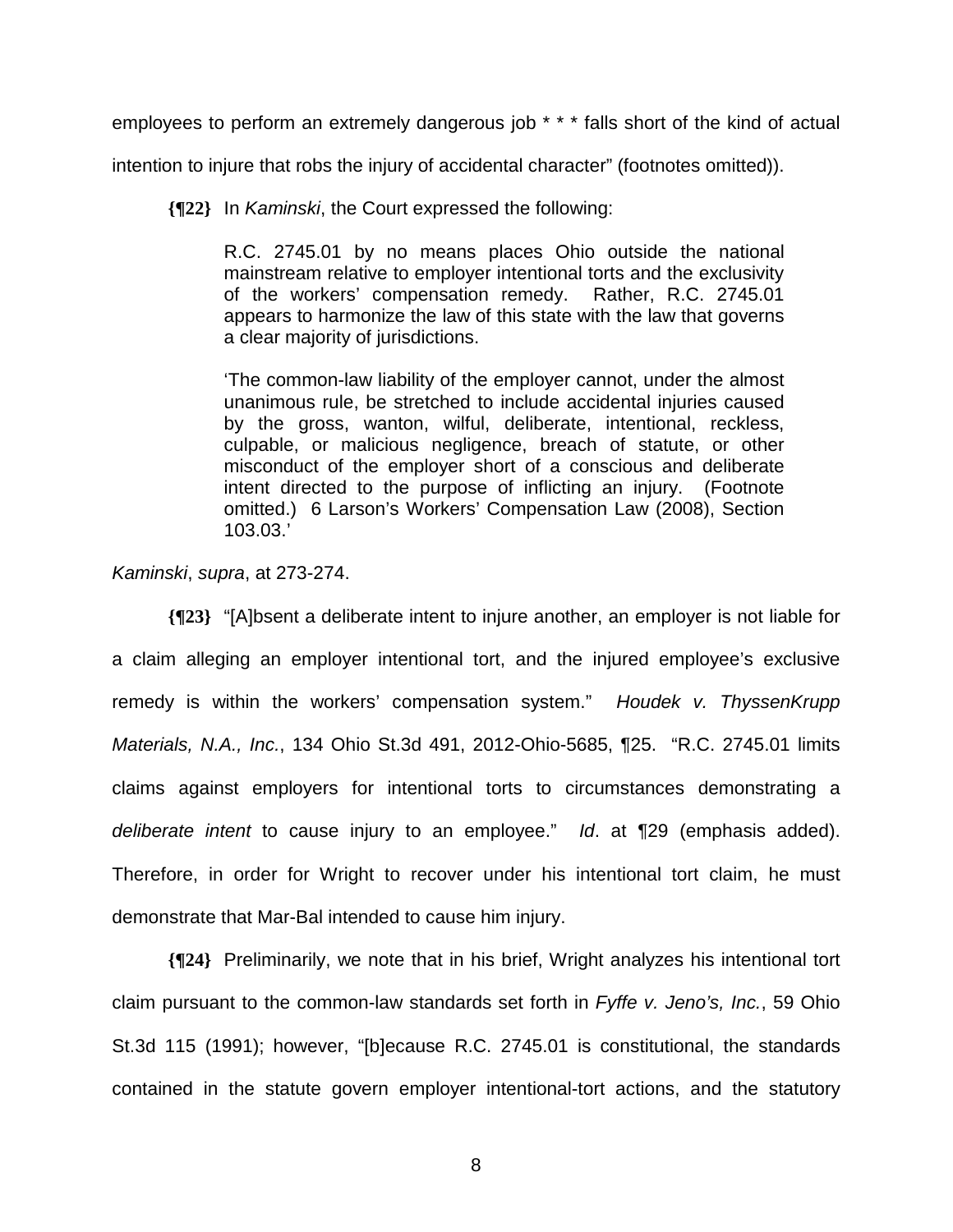standards apply rather than the common-law standards of *Fyffe*." *Kaminski*, *supra*, at 274.

**{¶25}** Wright maintains the evidence in the record demonstrates that Mar-Bal's management forced the service technicians to disregard the federally-mandated lockout/tagout requirements in an effort to speed up production. To support this position, Wright points to both his affidavit in support of his memorandum in opposition to Mar-Bal's motion for summary judgment and the affidavit of K. Vito Paul, a former employee of Mar-Bal.

**{¶26}** In his affidavit, Mr. Paul averred that previous supervisors had observed him performing clean-outs of the presses without employing the lockout/tagout procedures. Mr. Paul further averred that while he was told it was unsafe to perform clean-outs without shutting down the machines, he was encouraged to "do it anyways in order to increase production."

**{¶27}** Although Wright averred that his superiors had trained him to clean the injection molding machine while it remained energized so that production would not cease, his prior deposition testimony and his affidavit submitted to the State of Ohio Bureau of Workers' Compensation contradict these statements. In fact, in his deposition, Wright admitted he was never told to *not* lockout/tagout. Further, Wright acknowledged that if he had locked out/tagged out the press, the accident would have never occurred. See *Byrd v. Smith*, 110 Ohio St.3d 24, 2006-Ohio-3455, paragraph three of the syllabus ("[a]n affidavit of a party opposing summary judgment that contradicts former deposition testimony of that party may not, without sufficient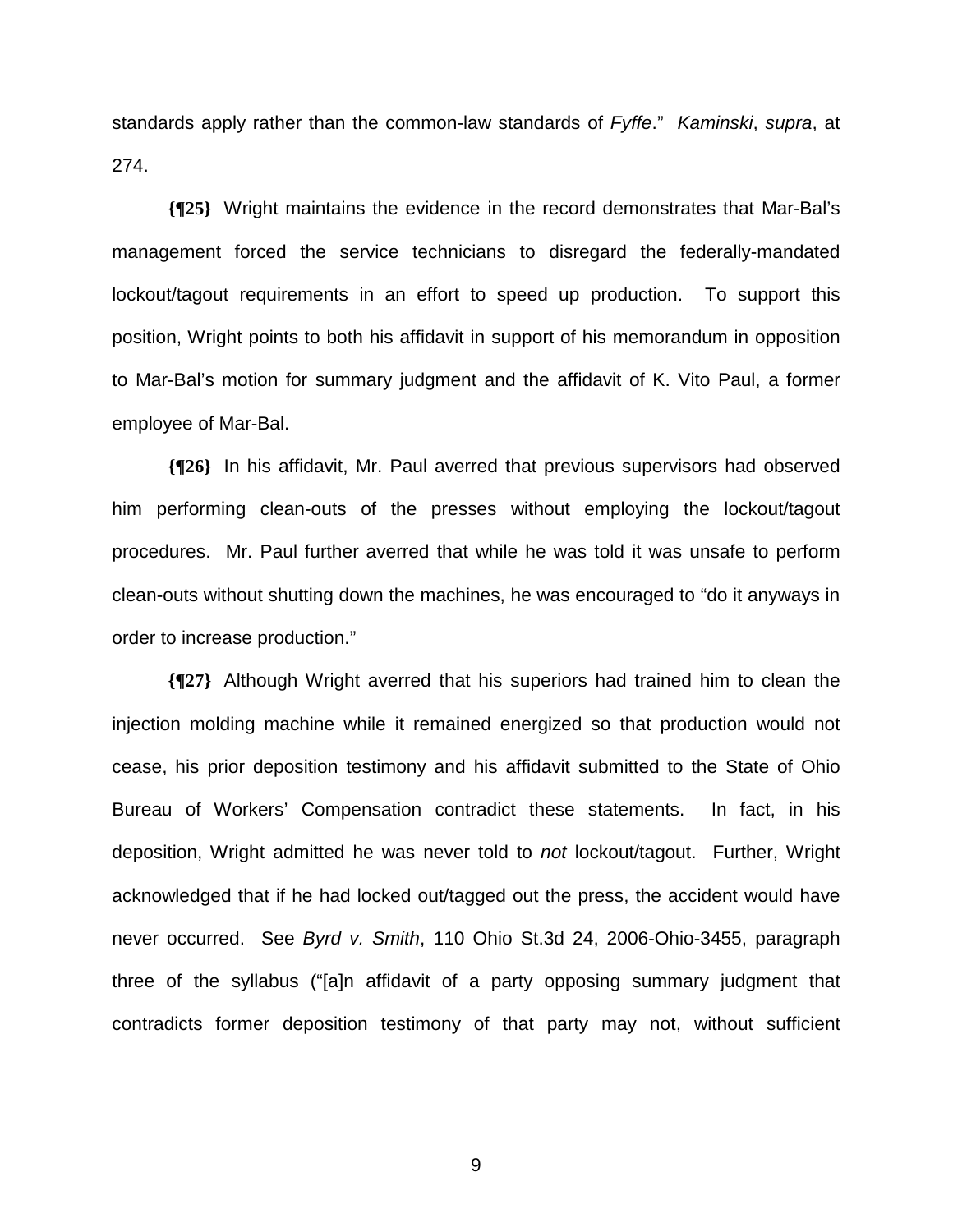explanation, create a genuine issue of material fact to defeat the motion for summary judgment").

**{¶28}** Nevertheless, even if Mar-Bal had ignored these safety procedures, as averred by Mr. Paul, its conduct does not rise to the level of an employer intentional tort, i.e., a deliberate intent to injure. "An employer's failure to follow proper safety procedures might be classified as grossly negligent or wanton, but does not constitute an intentional tort." *Jefferson v. Benjamin Steel Co*., 5th Dist. Richland Nos. 09 CA 62 & 09 CA 75, 2010-Ohio-50, ¶112, citing *Neil v. Shook, Inc.*, 2d Dist. Montgomery No. 16422, 1998 Ohio App. LEXIS 106 (Jan. 16, 1998). *See also Fickle v. Conversion Techs. Intl., Inc.,* 6th Dist. Williams No. WM-10-016, 2011-Ohio-2960, ¶48 (finding failure to provide adequate training and safety devices not sufficient to establish deliberate intent to injure); *Davis v. AK Steel*, 12th Dist. Butler No. CA2005-07-183, 2006-Ohio-596, ¶12 (finding failure to provide adequate safety devices and training does not constitute substantial certainty even under the less-stringent common-law standards).

**{¶29}** Construing all materials in a light most favorable to Wright, the nonmoving party, we find nothing in the record demonstrating a genuine issue of fact that would allow one to conclude Mar-Bal committed a tortious act with the intent to injure Wright or that Mar-Bal acted with deliberate intent to cause him to suffer an injury for purposes of R.C. 2745.01(A) and (B).

**{¶30}** Wright also has not submitted evidentiary material sufficient to create a genuine issue of fact that would allow the presumption set forth in R.C. 2745.01(C). Pursuant to that section, deliberate removal of a safety guard by an employer "creates a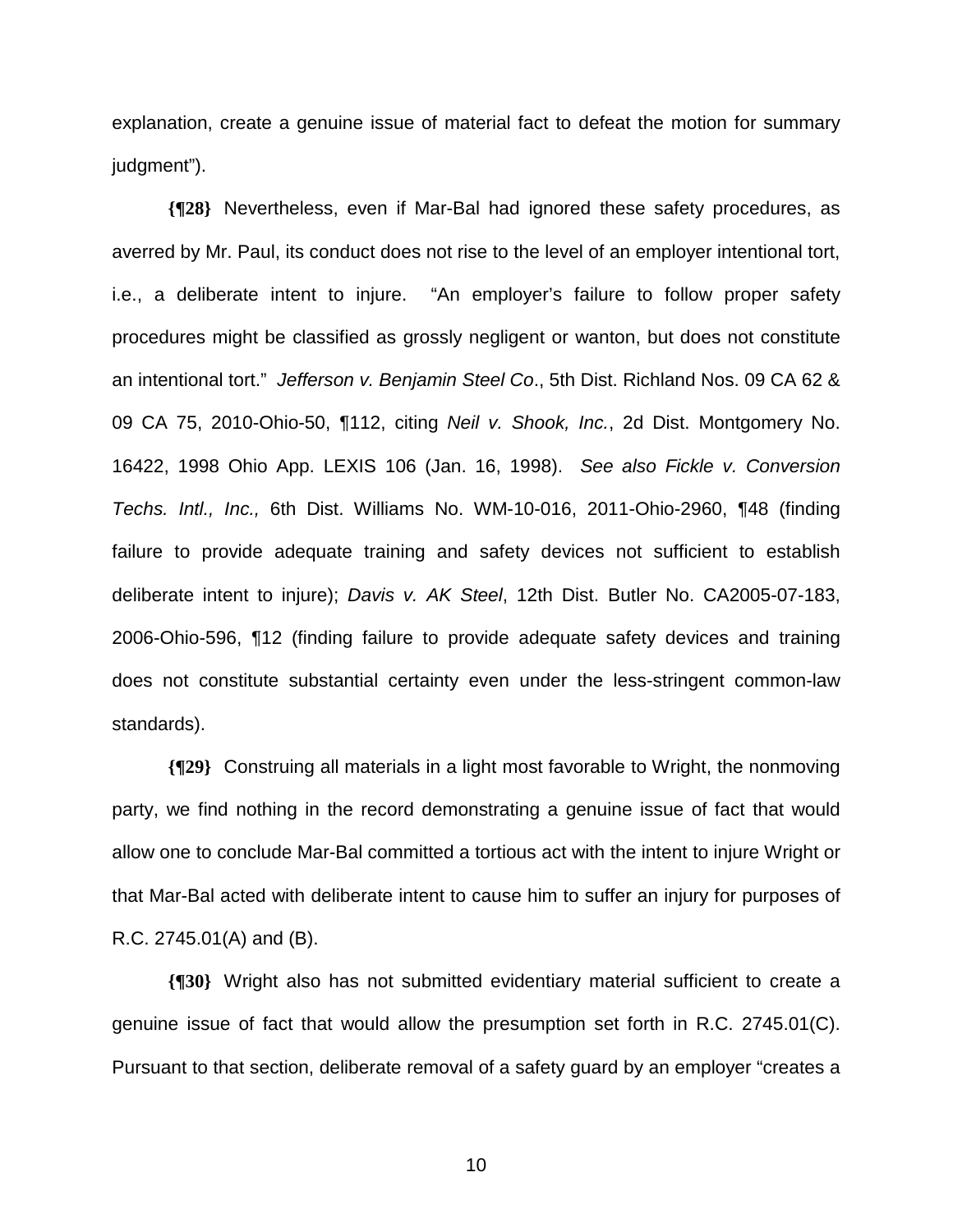rebuttable presumption" that the removal was done with intent to injure. R.C. 2745.01(C) provides: "Deliberate removal by an employer of an equipment safety guard or deliberate misrepresentations of a toxic or hazardous substance creates a rebuttable presumption that the removal or misrepresentation was committed with intent to injure another if an injury or occupational disease or condition occurs as a direct result."

**{¶31}** "The plain meaning of the word 'remove' is 'to move by lifting, pushing aside, or taking away or off.' *Webster's Third New International Dictionary* 1921 (1986)." *Houdek v. ThyssenKrupp Materials, N.A., Inc.*, *supra*, at ¶27. In *Hewitt v. L.E. Myers Co.*, 134 Ohio St.3d 199, 2012-Ohio-5317, ¶2, the Ohio Supreme Court held that "as used in R.C. 2745.01(C), 'equipment safety guard' means a device designed to shield the operator from exposure to or injury by a dangerous aspect of the equipment, and the 'deliberate removal' of an equipment safety guard occurs when an employer makes a deliberate decision to lift, push aside, take off, or otherwise eliminate that guard."

**{¶32}** Wright argues that his co-worker, Imedla Ramirez, who was operating press number 4 prior to the clean-out, was not trained with respect to the lockout/tagout procedure. Ramirez was trained, however, to leave the door open on the machine so that it would not operate. Wright maintains that Ramirez "failed to comply with the instructions that she was not supposed to do anything with the presses while maintenance was being performed." Wright asserts that "reasonable minds could certainly conclude" that Ramirez deliberately pressed the button to resume production.

**{¶33}** The issue is not whether Ramirez deliberately pressed the button. The issue is what her intention was in doing so. There is no evidence in the record to